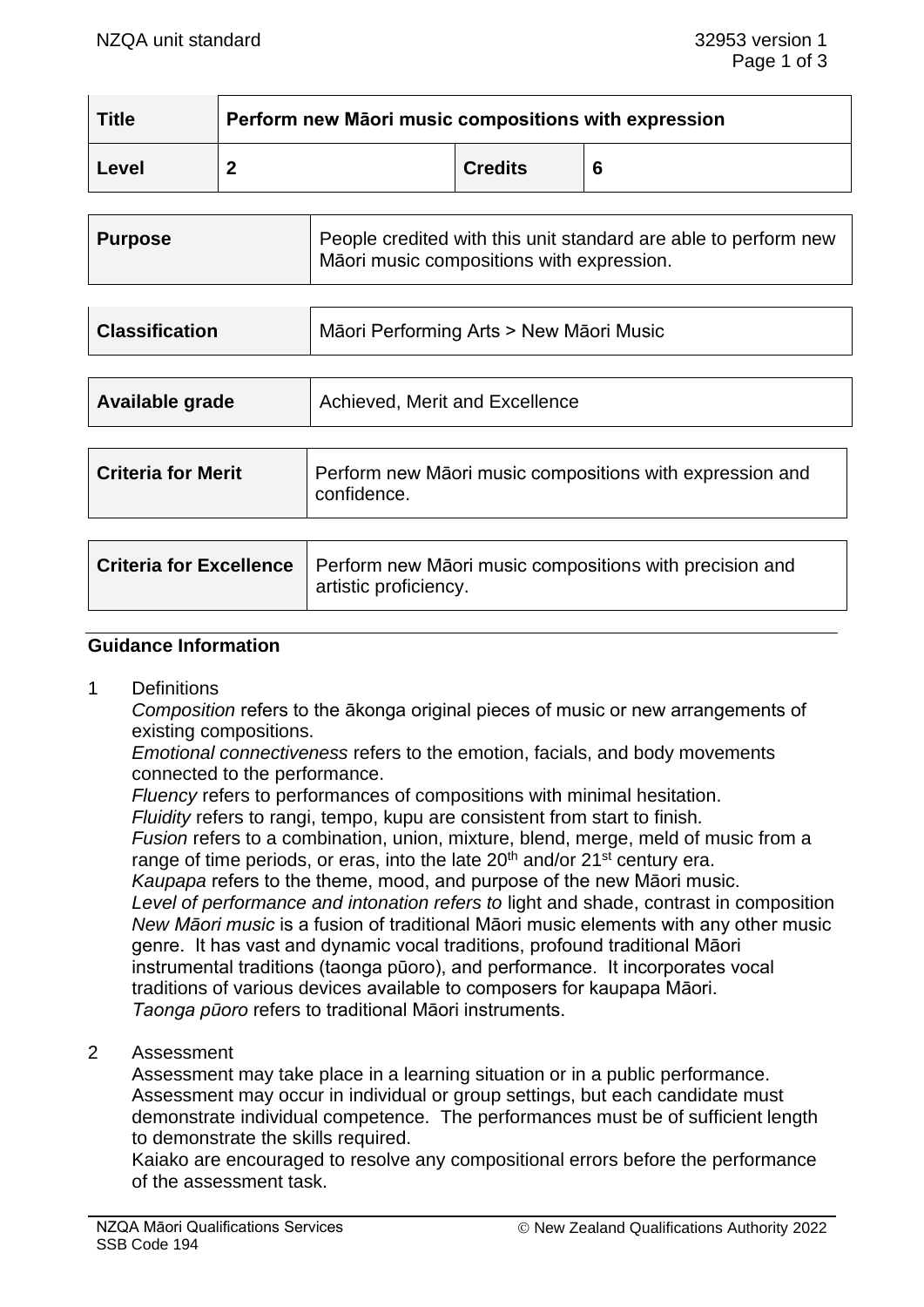Minor errors in performance may include but are not limited to: skips in the rhythm, slight change in tempo (if performing composition in a band).

- 3 Performances are assessed holistically to provide an overall judgement based on the weight of evidence across both compositions. Emphasis is placed on the musicality and qualities of the performances, rather than on small technical inaccuracies or minor errors.
- 4 *Perform new Māori music compositions with expression and confidence* will be evidenced through:
	- confidence in performance,
	- clear expression of kaupapa of the new Māori music compositions te hāngai o ngā kupu (relevance), energy level of performance and intonation,
	- good sense of timing, rhythm, and technical skills.
- 5 *Perform new Māori music compositions with precision and artistic proficiency* will be evidenced through:
	- demonstrates the ability to display consistent emotional connectiveness to original compositions,
	- deliberate use of timing, rhythm, tempo, and technical skills,
	- sustaining the delivery of the essence of the new Māori music compositions from start to finish.
- 6 Referencing:

All sources of information must be referenced. Referencing will prepare ākonga for academic writing.

# **Outcomes and performance criteria**

#### **Outcome 1**

Perform new Māori music compositions with expression.

Range evidence of two compositions is required.

#### **Performance criteria**

- 1.1 New Māori music compositions are performed with expression in accordance with whānau, hapū, and/or iwi tradition and/or the pūtake of each item.
- 1.2 Compositions are performed with a clear understanding of technical skills.
	- Range technical skills include may include but are not limited to  $-$  pitch, rhythm, intonation, tempo, dynamics, tone, phrasing, articulation; evidence of three is required.
- 1.3 Compositions are performed with confidence and minor errors.

Range  $time - 2.30$  minutes minimum for each composition